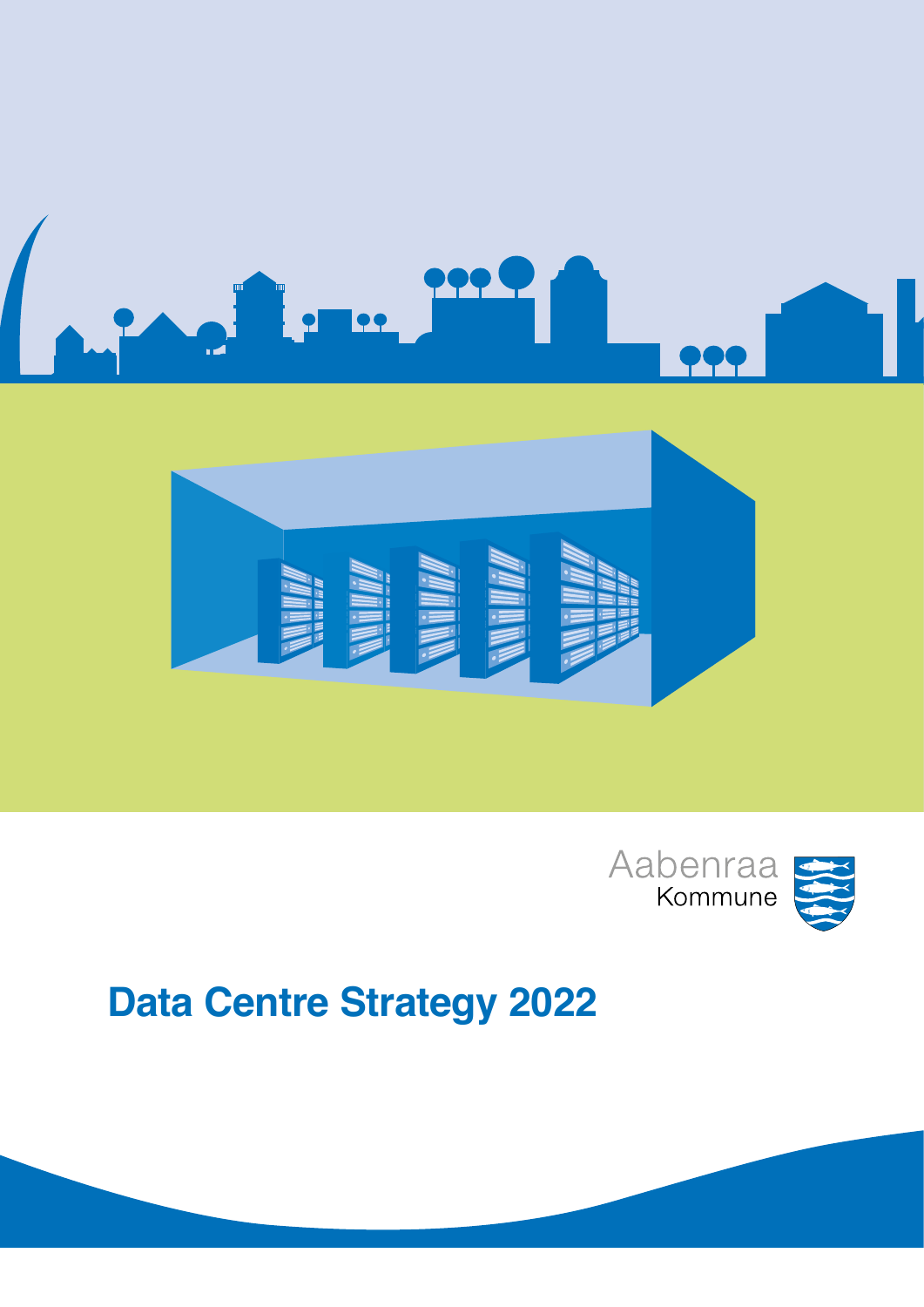99

'Aabenraa Municipality may evolve into one of the preferred European hubs where the data centre industry has the best development potential - for the benefit of citizens, businesses and the environment. We and the companies must show willingness to grow and seize the opportunities created by the Data Centre Strategy'.

# **99**<br>EN.

**THOMAS ANDRESEN, MAYOR, AABENRAA MUNICIPALITY**

## **DATA CENTRE STRATEGY 2022 - AABENRAA MUNICIPALITY: AABENRAA MUNICIPALITY'S DATA CENTRE STRATEGY 2022 HAS ONE OVERALL GOAL:**

# **MORE JOBS AND MORE PEOPLE SETTLING IN AABENRAA MUNICIPALITY AS A RESULT OF THE DATA CENTRES.**

In order to achieve our overall goal, the Data Centre Strategy 2022 sets up six objectives with

To increase the amount of sustainable energy and utilise surplus heat from the data centres

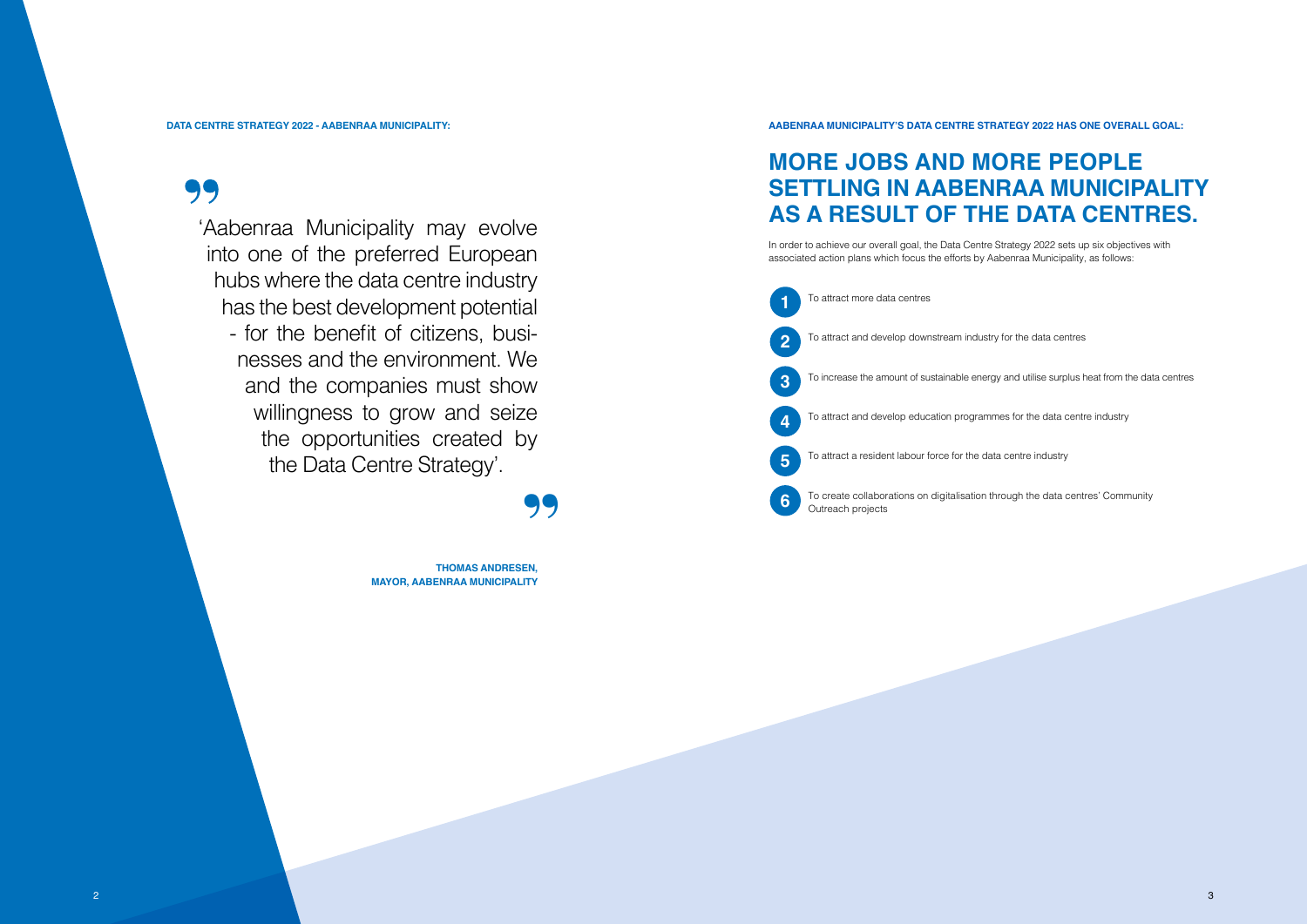**Our Data Centre Strategy 2022 has one overall goal: 'More jobs and more people settling in Aabenraa Municipality as a result of the data centres'.**

This overall goal is divided into six objectives which must be pursued simultaneously. Each objective is associated with a number of actions which combined will focus our efforts leading up to 2022.

#### **OBJECTIVE 1 ATTRACTING MORE DATA CENTRES TO AABEN-RAA MUNICIPALITY**

Our analyses show that if more data centres were to be established in Aabenraa Municipality we have optimal conditions for attracting downstream industries such as subcontractors and service providers in connection with the construction and operation of data centres. Thus, the objective is as follows:

If we are to achieve this objective, we must work to achieve additional reliable power supply, fast data connections, business areas covered by district plans and further professionalisation of business services and marketing. Data Centre Strategy 2022 sets forth a number of actions which will achieve just that.

**'In 2022, Aabenraa Municipality will be home to two operational data centres. Two more data centres are in the planning stage'.**

#### **OBJECTIVE 2**

#### **ATTRACTING AND DEVELOPING DOWNSTREAM INDUSTRIES IN AABENRAA MUNICIPALITY**

It is the ambition of Aabenraa Municipality to utilise surplus heat from the data centres for district heating and possibly alternative uses that have socio-economic benefits and will fulfil the UN climate goals. At the same time, the utilisation of the surplus heat could create additional downstream industries based on research and development. Thus, the objective is as follows:

While the first data centre is under construction, and while we are working to attract more data centres, we will simultaneously launch initiatives that will attract and develop downstream industries. Thus, the objective is as follows:

**'Leading up to 2022, Aabenraa Municipality will create a breeding ground that will attract and develop downstream industries'.** 

We will do this by means of numerous actions within three types of downstream industries:

1.Contractors, subcontractors and service providers who are engaged in construction and operation of data centres

It is a must for construction and operation of very large data centres that no bottlenecks are encountered in the recruitment of employees. This is best achieved if the education of the labour force to a large extent takes place locally and has a clear objective. In turn, this will contribute to more jobs and more people settling in Aabenraa. Thus, the objective is as follows:



- 2. Strengths in the local business community within transport/logistics and circular economy
- 3. Technological development, including research and development projects

#### **OBJECTIVE 3**

## **PRODUCTION OF SUSTAINABLE ENERGY AND UTILISATION OF SURPLUS HEAT, THEREBY CRE-ATING ADDITIONAL DOWNSTREAM INDUSTRIES IN SOUTHERN JUTLAND**

**'Aabenraa Municipality works for both production of sustainable energy and for development and implementation of district heating solutions based on surplus heat, thus creating downstream industries in Southern Jutland that will benefit Danish exports'.**

Data Centre Strategy 2022 comprises a number of actions that will promote the necessary national framework for additional production of sustainable energy and utilisation of surplus heat, that will create the right regional collaboration and that will explore alternative utilisation of surplus heat. Combined, these types of downstream industries can contribute to more jobs and more people settling in Aabenraa.

#### **OBJECTIVE 4 ATTRACTING VOCATIONAL EDUCATION PROGRAMMES TO AABENRAA MUNICIPALITY**

## **The Data Centre Strategy is an important element in Aabenraa Municipality's Growth**

**Strategy and Growth Plan**

**Data Centre Strategy 2022 derives from Healthy Growth, Aabenraa Municipality's Growth Strategy 2018-2030. It generally contributes to the pursuit of the vision of Aabenraa Municipality as a world-renowned digital community, and it is especially important for initiatives related to the focal point 'Digital companies as growth catalysts'.**

**Overall goal – more jobs and more people settling in Aabenraa Municipality**

# **EXAMPLE AND OBJECTIVES IN THE DATA CENTRE STRATEGY**

**'Aabenraa Municipality wishes to attract vocational education programmes that reflect the needs of data centres and downstream industries'.**

Data Centre Strategy 2022 sets up actions which will attract and enhance vocational programmes locally, e.g. education and further education of electricians, HVAC (Heating, Ventilation and Air Conditioning) technicians, field engineers and automation technicians.

#### **OBJECTIVE 5**

**ENSURING THAT PEOPLE WORKING IN THE DATA CENTRE INDUSTRY SETTLE IN AABENRAA MUNICIPALITY** 

Already by construction start, employees associated with the construction may choose to settle down in Aabenraa Municipality, where construction and operation of data centres will create steady jobs for many years. Thus, the objective is as follows:

**'Aabenraa Municipality wishes to attract and retain managers, technicians and construction workers who will accompany the construction and operation of the data centres'.**

This requires strong initiatives targeted at settlement, and Data Centre Strategy 2022 is thus establishing a number of actions to achieve this objective.

## **OBJECTIVE 6 COLLABORATING ON DIGITALISATION THROUGH THE DATA CENTRES' COMMUNITY OUTREACH PROJECTS**

It is anticipated that the global IT companies behind the data centres will want to play an active role locally, e.g. in the so-called Community Outreach projects. Aabenraa Municipality wishes to target such collaboration. Thus, the objective is as follows:

**'Aabenraa Municipality wishes to establish a long-term development collaboration with the IT companies behind the data centres within digitalisation and education as well as welfare technology for the benefit of citizens and businesses'.**

To achieve this objective, Data Centre Strategy 2022 establishes a number of actions that will inspire to close collaboration with the data centre companies in areas where Aabenraa Municipality is investing actively and enjoys good competences.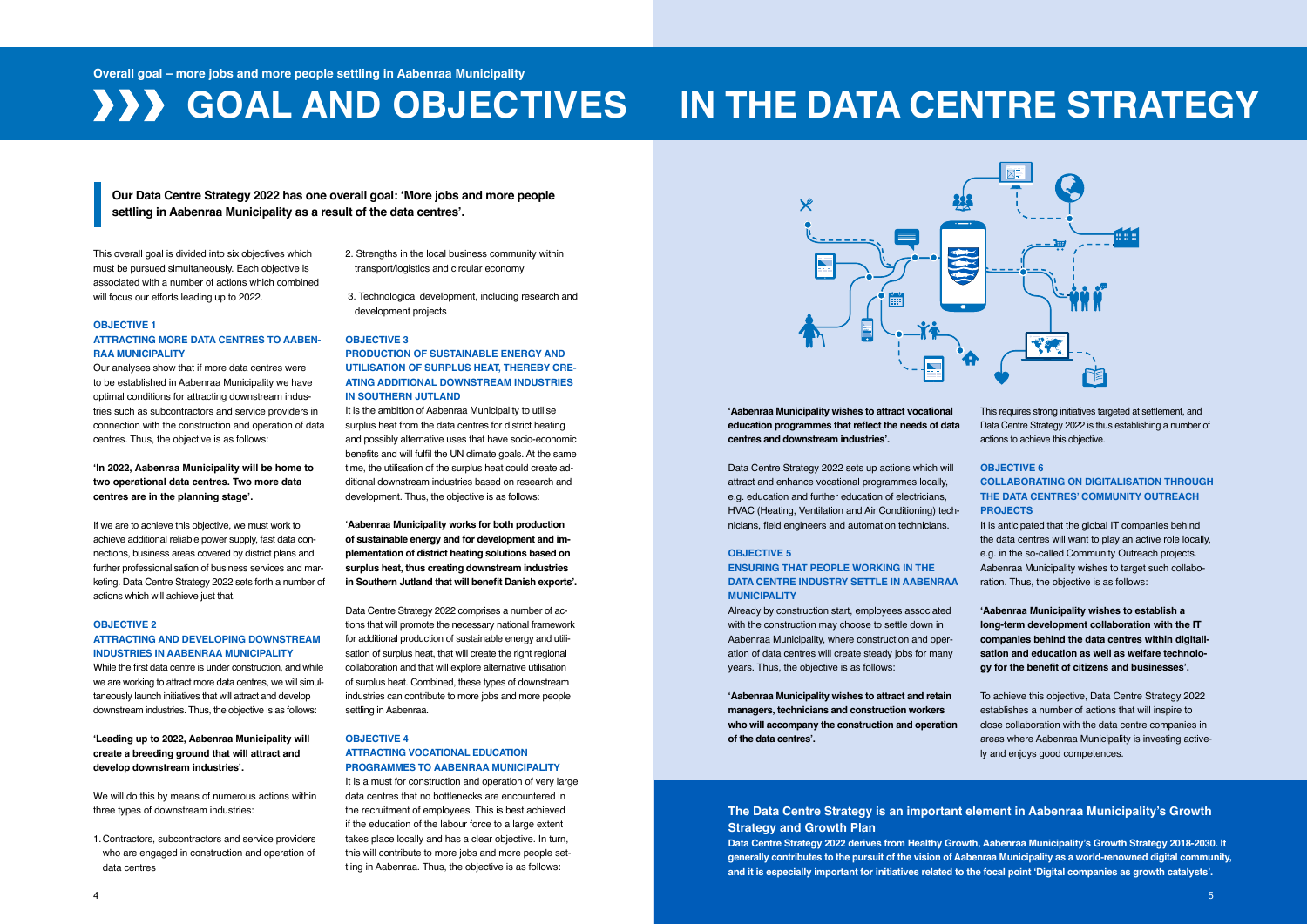Data storage with external providers and in the cloud happens physically at small or large data centres. Apple's and Google's hyperscale data centres consist of a number of data centre halls where each data centre hall is the size of several football fields and houses many thousands of servers that store data.

Worldwide, data usage is increasing dramatically as billions of people and businesses globally share and store photos and videos, stream series and TV, play games, check the route on Google Maps or sell and buy merchandise on the internet. All these daily transactions increase the total amount of data 'in the cloud'. Therefore, there is an increasing need for data centres which are the cornerstone of the global infrastructure, and which consumers and businesses expect to operate quickly and reliably.

# **DATA CENTRES IN BRIEF FOUR GOOD REASONS WHY DATA CENTRES PREFER AABENRAA MUNICIPALITY**

**Companies, organisations and authorities store their own data as well as the customers', users' or citizens' data either on their own servers, with an external storage space provider or in 'the cloud'.**



**2 3**

**4**

#### **FIRST**

Aabenraa Municipality is home to one of the biggest 'power crossroads' in Northern Europe. In Kassø, where Apple and Google's data centre sites are located, much of Scandinavia's sustainable power in the form of north-/southbound high-voltage lines (400 KV) is crossing east-/westbound high-voltage power lines (150 KV). In addition, there are obvious connection options (60 KV) at many locations in Aabenraa Municipality, e.g. in Padborg.

#### **FOURTH**

cil. For global, listed companies such as Apple

Aabenraa Municipality delivers solid and reliable business services that are confidential and fully supported by the City Counand Google, confidentiality is crucial when without their competitors finding out.

- 
- deciding upon their billion-dollars investments
	-

#### **SECOND**

Aabenraa Municipality has available capacity of reliable, high-capacity fibre connections and can e.g. offer four separate connections to the same building site, thus preventing interruption in case of cable breakdowns. Starting in 2020, the new Mermaid Connection will guarantee additional fast data connections between Scandinavia and the United States that will secure the fastest possible connection.

#### **THIRD**

In collaboration with the data centres, landowners and the City Council, Aabenraa Municipality is developing district plans which will enable large data centre constructions with an optimal location close to abundant, reliable power and with optimal fibre connections in all directions.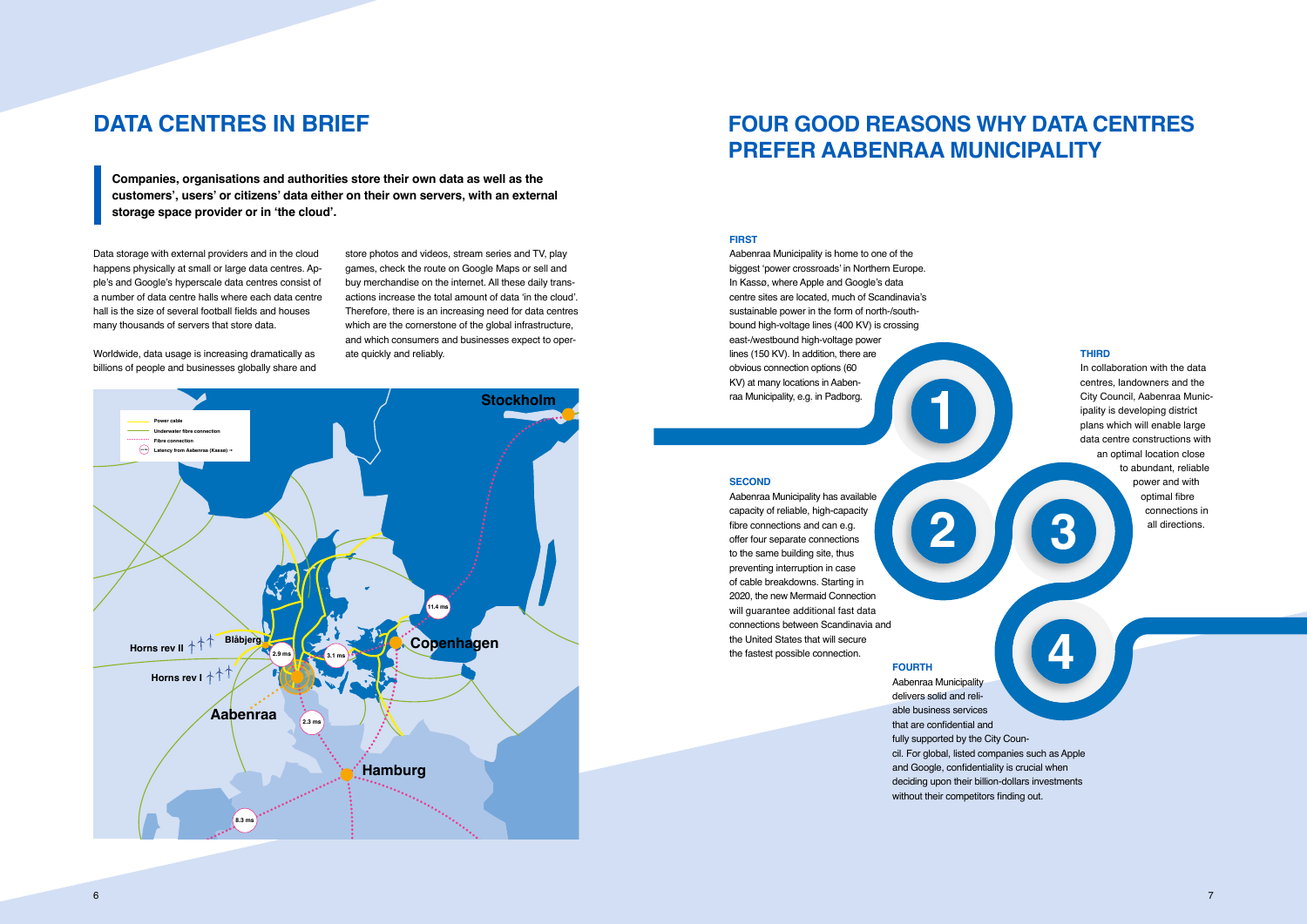First, data centre hall number one and the administration and engineering buildings for the data centre will be constructed. When these buildings have been completed and all the servers for data storage are in place, the data centre will be commissioned. This typically happens two to three years after construction start. At that time, the

construction of data centre hall number two has probably already started, followed by data centre hall number three, four etc. Both Apple and Google have purchased large data centre sites in Aabenraa Municipality, thus making possible that a larger number of data centre halls will be built continually over the next 10-25 years.

During **the construction phase**, the need for manpower will be considerable at the construction site. The main contractor and a number of subcontractors will need a lot of employees from the construction industry, e.g. structurers, hall fitters, HVAC technicians and craftsmen within power and fibre connections as well as installation of servers. At other data centre construction sites, up to 1500 people have been working during busy periods. In this phase, the local community will no doubt experience an increasing demand for accommodation, meals, shopping, etc.

When **the operation** of the first data centre hall is to be started, so is the recruitment of the approx. 100- 150 employees needed to operate a data centre with one or two data centre halls. With respect to educa-



tion, it is primarily employees with an IT background who are needed to ensure operation, *i.e.* monitoring, maintaining and upgrading the servers. The data centre must be operational 24 hours a day, 365 days a year. In addition to IT people, there will be a need for employees with knowledge of cooling, ventilation, power and fibre connections and likely also automation technicians.

For **the servicing** of the data centre, there will be other jobs which are related to monitoring and maintaining the buildings and the surrounding areas, e.g. gardeners, canteen staff, cleaning and security personnel.

# **UNDERSTAND THE CONSTRUCTION AND OPERATION OF THE DATA CENTRES IN AABENRAA MUNICIPALITY**

**It is expected that the construction of the data centres in Aabenraa Municipality will happen in stages, with a number of data centre halls being built over a number of years:**

#### **Legend:**

**The blue graphs show the estimated number of managers, technicians and construction workers during the construction phase.** 

**The green line shows the estimated number of managers, technicians and service workers during the operation phase.** 

**The red field marks the busy periods.**

## **TYPICAL JOB CREATION OVER TIME FOR THE HYPERSCALE DATA CENTRE**

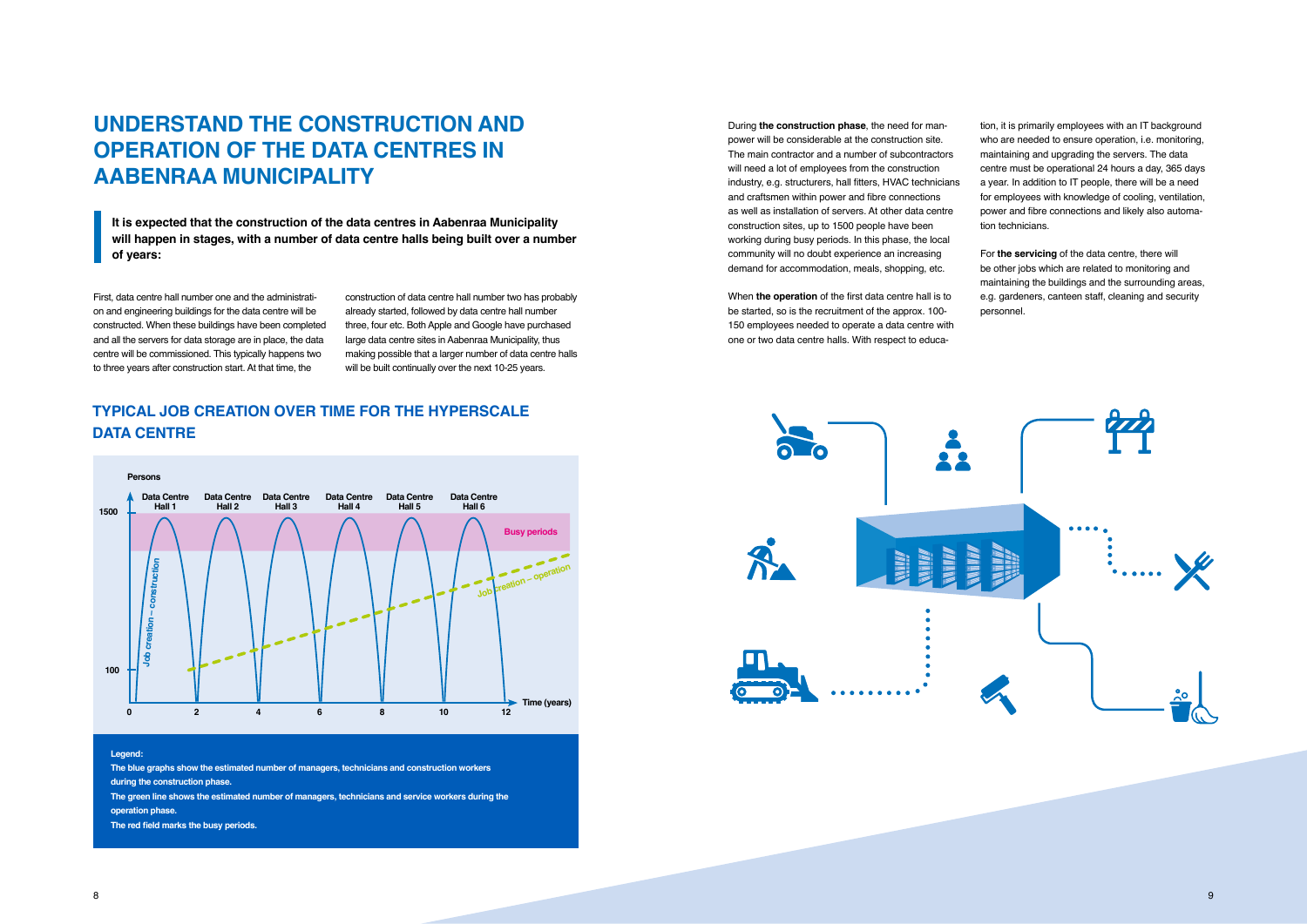In the short and medium term, Aabenraa Municipality has the prerequisites necessary for additional data centres to be established. We have several suitable areas close to the necessary reliable power supply and with fast data connections of the same quality as the building sites which Apple and Google have invested in. In the future, Aabenraa Municipality will be able to immediately offer areas that are covered by a district plan to dynamic investors, e.g. through strategic area acquisition.

The actions outlined below shall help ensure that the right framework will also be available in the long term, and that we can offer business services and marketing that actively work to attract and retain more data centres.

- In 2019, the opportunities for increased capacity in the electricity supply grid in Southern Jutland and Aabenraa Municipality will be mapped out by the Secretariat for Strategic Energy Planning in collabo ration with the energy company, Energinet.
- In 2019, Aabenraa Municipality will in collaboration with landowners - launch an initiative concerning di alogue, business services and district plan develop ment targeted at investors in large-scale sustainable

Our ambition is to facilitate a rapid expansion of the capacity of sustainable power production and trans mission network. Our aim is to ensure that Southern Jutland and Denmark reap the environmental benefits of the energy conversion, and at the same time we wish to accommodate future investors' needs for relia ble and sustainable power supply.

#### **ACTIONS TARGETED AT RELIABLE AND SUSTAINABLE POWER SUPPLY**

energy production, e.g. solar cell plants, biogas or wind farms.

• Leading up to 2023, a plan for expansion of the capacity of the transmission network in Southern Jutland and Aabenraa Municipality will be prepared by the Secretariat for Strategic Energy Planning aimed at accommodating the companies' needs.

#### **ACTIONS TARGETED AT FAST FIBRE CONNECTIONS**

• Aabenraa Municipality will work to ensure that Southern Denmark will remain the market leader within fibre connections by virtue of the smooth pro cessing by authorities of cases concerning mainte nance and expansion of the fibre network. This will benefit citizens and companies, including the data centre industry.

## **ACTIONS TARGETED AT BUSINESS AREAS COVERED BY DISTRICT PLAN**

- 2019 will see the preparation of district plans for are as that are suitable for data centres in Padborg. The plans will be translated to English and German.
- In 2019 and 2020, we plan to acquire strategic areas for data centres and/or data centre-related companies.
- In 2020, two additional district plan areas will be prepared for the data centre industry adjacent to existing data centre companies. The plans will be translated to English and German.



# **OBJECTIVE 1**

**In 2022, Aabenraa Municipality will be home to two operational data centres. Another two data centres are in the planning stage.**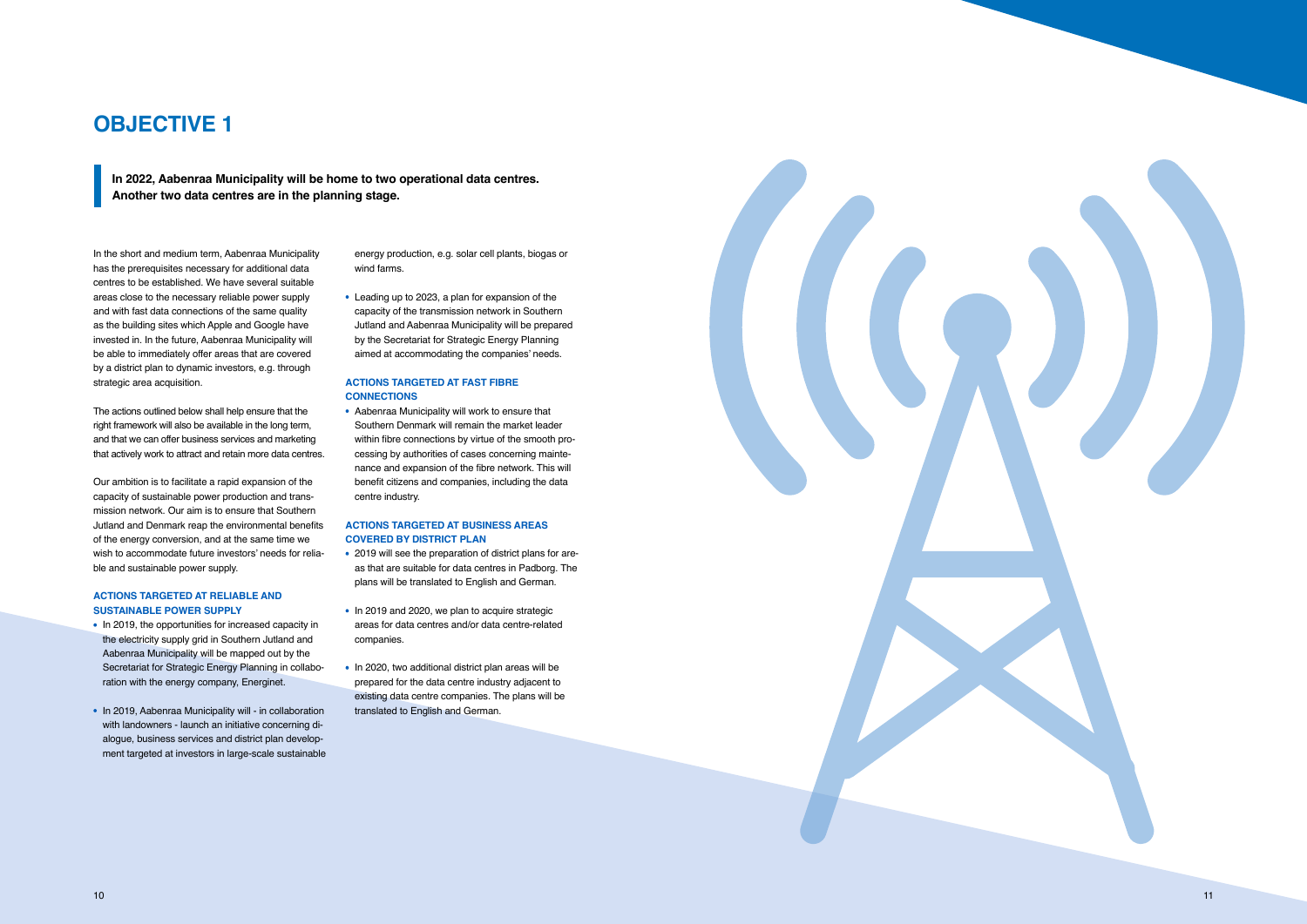#### **ACTIONS TARGETED AT PROFESSIONALISED BUSINESS SERVICES AND MARKETING TO THE DATA CENTRE INDUSTRY**

#### **The initial contact to data centre companies**

- Aabenraa Municipality will continue its close, trusting and confidential collaboration with Invest in Denmark, including coordinated outreach initiatives to selected potential investors.
- We will strengthen the Danish investment initiatives with concrete investment proposals, prospects and presentations in English and German in areas where we have something to offer to foreign investors within the data centre industry/downstream industries, sustainable energy production/utilisation of surplus heat and logistics and transport.
- Aabenraa Municipality is working constantly to ensure that its employees have the right business, language and marketing competences.

#### **Fully confidential, targeted proposals and offers to the data centre companies**

- Throughout the entire strategy period, Business Aabenraa will maintain and expand the supplier list of local companies, allowing them to introduce their competences to data centre companies and their main contractors and subcontractors.
- Throughout the entire strategy period, Aabenraa Municipality and Business Aabenraa will continuously monitor the possibilities of events for local companies, allowing them to make their compe-

• Throughout the entire strategy period, Aabenraa Municipality will have one project manager in our regulatory department for each major data centre company that establishes itself in Aabenraa Municipality. The project manager will be the contact person and case manager with respect to all regulatory procedures and will draw upon colleagues with relevant specialties.

• Throughout the strategy period, Aabenraa Municipality will maintain an offer of business services with a single designated contact person to data centre companies which are seriously considering establishing themselves in the municipality. The contact person will coordinate responses and suggestions to all questions about land, district plans, supply opportunities, partners in the local business community, contact with consultants etc.

#### **Partnership initiatives among data centre companies and local companies**

tences visible as cooperation partners for data centre operators and downstream industries.

#### **Regulatory processing by authorities of data centre companies**

#### **Business services in English and German**

- From mid-2019, all district plans relevant to data centres and downstream industries will be available in English and German on www.aabenraa.dk
- From mid-2019, an overview of total regulatory packages with requirements concerning content and timetable will be available in English and German on www.aabenraa.dk

#### **Marketing of Aabenraa Municipality to the data centre industry**

- In 2019, the English version of the website aabenraa.dk will be supplemented with data centre and branding videos in English, and the German version will be supplemented with similar material in German.
- In the beginning of 2019, it will be evaluated whether it will be useful for Aabenraa Municipality to participate in the Datacloud Nordic exhibition with own stand in November 2018.
- In 2020, a number of English and German language industry-related media will be invited to Aabenraa, possibly in collaboration with Invest in Denmark.
- The establishment of the data centre industry in Aabenraa Municipality will be exploited in the ongoing branding initiatives in Denmark to attract more citizens and companies. **In a structure contact to the last of the contact to the last of the last of the last of the last of the last of the last of the last of the last of the last of the last of the last of the las**

**DATA CENTRE COMPANIES**

**INITIATIVES REGARDING PARTNERSHIPS BETWEEN DATA CENTRES AND LOCAL COMPANIES**

**REGULATORY PROCESSING OF DATA CENTRE COMPANIES**

**FULLY CONFIDENTIAL, TARGETED PROPOSALS AND OFFERS TO THE DATA CENTRE COMPANIES**



**MARKETING OF AABENRAA MUNICIPALITY TO THE DATA CENTRE INDUSTRY**

## **BUSINESS SERVICES IN ENGLISH AND GERMAN**

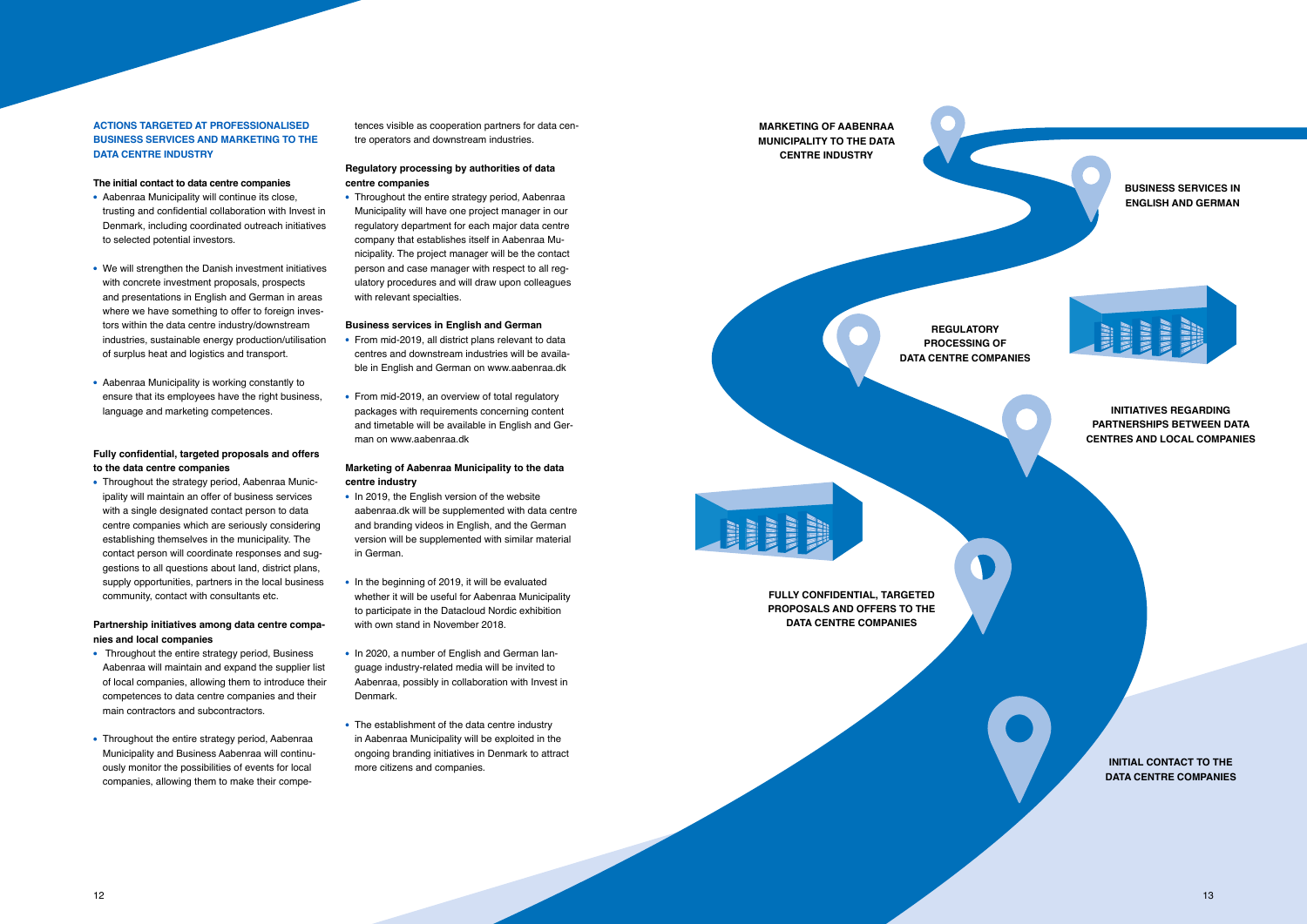If sufficient data centres are built and operated in Aabenraa Municipality, a wide range of downstream industries may emerge around the new digital companies, including existing local companies with jobs from the data centre industry and possibly within research and development. We must bear in mind that the development of downstream industries will most likely develop in waves and ripples, depending on the number of data centres, the technology development, international consumer patterns, etc.

#### **ACTIONS TARGETED AT DOWNSTREAM INDUS-TRIES BASED UPON CONTRACTORS, SUBCON-TRACTORS AND SERVICE PROVIDERS**

If a number of data centres are built in Aabenraa Municipality over the next 10-25 years, a number of contractors, subcontractors and service providers will likely consider establishing themselves in Aabenraa or Southern Jutland in order to be able to service the data centre industry in Denmark and Northern Europe. Until that happens, efforts will be made to create collaboration and jobs for local businesses.

- In 2019, the supplier network for companies in Aabenraa Municipality and Southern Jutland will continue and be expanded to ensure jobs for local subcontractors and service providers.
- In 2019 and 2020, further targeted partnership arrangements will be organised for local subcontractors and service providers and foreign companies in the data centre industry.
- During the entire strategy period, assistance is provided with respect to establishment of supplementary hotel and conference activities in Aabenraa Municipality in order to accommodate the expected increased demand, e.g. from the growing data centre industry in Southern Denmark.
- When the hotel and conference capacity has been increased, additional efforts will be made to

attract more conference and trade show activities to Aabenraa Municipality, targeting the data centre industry as well as other industries.

• Aabenraa Municipality will seek to establish collaboration with Invest in Denmark and other relevant actors to attract foreign contractors, subcontractors and service providers if several data centre constructions are started in Aabenraa Municipality.

#### **ACTIONS TARGETED AT DOWNSTREAM INDUS-TRIES BASED UPON THE STRENGTHS OF THE LOCAL BUSINESS COMMUNITY – TRANSPORT/ LOGISTICS AND CIRCULAR ECONOMY**

Aabenraa Municipality is already among the leading areas within transport and logistics with a very large number of companies and workers, especially in the Padborg area. Evidently, it would be a good idea initially to promote partnerships with external transport and logistics companies which already provide services to Apple, Facebook and Google, who are presently building data centres in Denmark.

Once in operation, data centres must replace e.g. servers on an ongoing basis. A specialised industry has emerged which offers dedicated and certified waste disposal and recycling services to data centres, offering special standards for safe disassembly, transportation and separation in fragments for recycling. Here, too, there could be opportunities for local companies working within the circular economy.

- In 2019, Business Aabenraa, Padborg Transport Centre and Aabenraa Municipality will initiate an outreach effort toward European transport and logistics companies which specialise in solutions to the data centres in Northern Europe.
- Leading up to 2022, GateDenmark and Aabenraa Municipality will work to ensure that Padborg Transport Centre develops into a recognised 'test bed' for new technologies and systems. The first test run

## **OBJECTIVE 2**

**Leading up to 2022, Aabenraa Municipality will create a breeding ground that will attract and develop downstream industries**

#### Project developers, architects, consulting engineers, building and construction companies,

electrical technology companies, carpenters, builders, flooring companies, glaziers, painters,

cabinets, cables, transformers etc.) and software (operating systems, security and encryption systems, communication, backup etc.)

Equipment for monitoring of ventilation equipment, temperatures, humidity smoke detectors, fire extinguishing equipment. sprinklers, lights, water pumps, sensors, cooling

suppliers of surplus heat to district heating systems, system integration, heat pumps etc.

Canteen operation, security and guard services, gardeners, building maintenance, legal and auditing assistance, accommodation etc.

## **CONTRACTORS AND CRAFTSMEN**

**CENTRE EQUIPMENT**

**SUPPLIERS OF AIR AND COOLING SYSTEMS**

## **ENERGY SOLUTIONS**

**SUPPLIERS OF RELATED SERVICES**

 $\Omega$ 

**CO** 

will be established in 2019 with construction of 5G infrastructures starting in 2020 and establishment of actual 5G application systems at companies or more broadly at the Transport Centre starting in 2021.

- In 2019, the efforts to facilitate partnerships for foreign service providers and local companies within the field of waste disposal/recycling will continue. Thus, the data centre industry will have an opportunity to choose local service providers when the operating phase is started.
- At the same time, Business Aabenraa and Aabenraa Municipality will offer assistance to local companies that wish to set up activities within waste disposal/ recycling of IT equipment in Aabenraa Municipality leading up to 2023.



#### **ACTIONS TARGETED AT DOWNSTREAM IN-DUSTRIES BASED UPON TECHNOLOGICAL DEVELOPMENT, INCLUDING RESEARCH AND DEVELOPMENT PROJECTS**

The technological development in the data centre industry happens fast, and the data centres are constantly improved. With a number of data centres in Aabenraa Municipality, technological development- and

research-based downstream industries may emerge, contributing to the data centre infrastructure of the future, e.g. fibre solutions, masts, antennas, power savings, new cooling techniques, improved data handling systems for the data centres, utilisation of surplus heat etc. This would offer opportunities for large companies such as Danfoss and Grundfos, but also for research institutions such as SDU (University of Southern Jutland) and DTU (Technical University of Denmark).

- In the coming years, Aabenraa Municipality will follow the technological development in the data centre industry closely to ensure that through partnerships and business development, we can help local companies become part of a data centre ecosystem.
- In 2019, the possibilities for establishing focused twin city collaboration will be explored in places where it is obviously a good idea to consider Nordic and European data centre cities.
- In 2021, Aabenraa Municipality will arrange innovation weekends with interested partners, with focus on innovation and spin-offs from the data centres in Aabenraa and Denmark.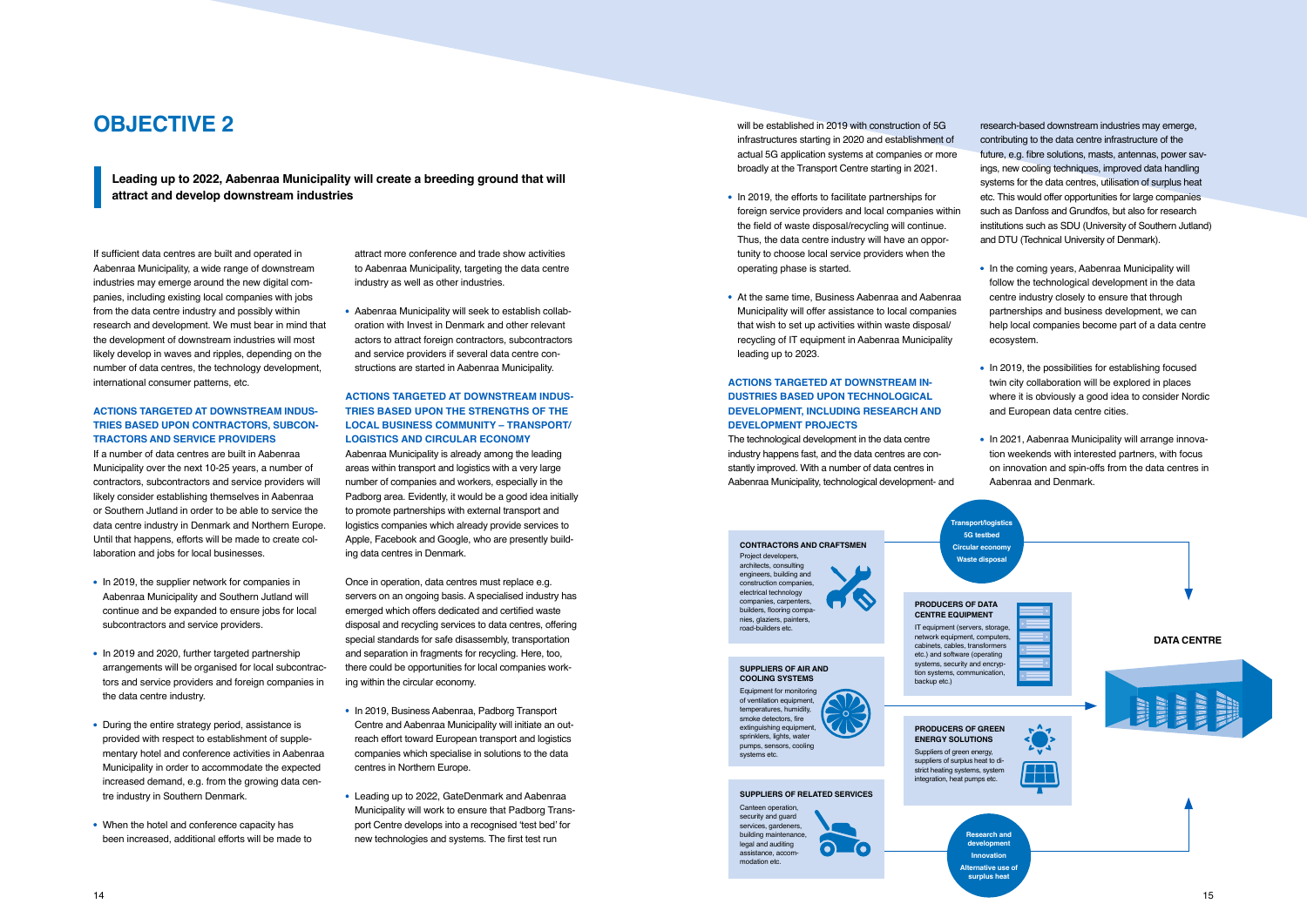The upcoming data centres represent a great potential for utilising surplus heat for district heating. Surplus heat from the cooling of the servers in the data centres can be converted to district heating by means of heat pumps and could in principle supply all district heating customers in the major cities in Southern Jutland (Haderslev, Sønderborg, Tønder and Aabenraa – Rødekro, Padborg and others) as well as Flensburg south of the border.

Popularly speaking, by modifying existing technical solutions, one can reuse the sustainable power supplied to the data centres three times. The first time, when the power is used to cool down the many servers in the data centres. The second time, when the surplus heat is converted to hot water that may be discharged into the district heating network. The third time, if it is reused by building up storage capacity for the heated water, which presently is the most obvious way to store surplus energy.

In this way, the placement of a larger number of data centres in Denmark based on sustainable power will make a significant contribution in achieving global climate goals. In many other countries, data centres are built in a warmer climate and are cooled by generators or power plants driven by fossil fuel to the detriment of the climate and without any reuse of surplus heat.

It is the ambition of Aabenraa Municipality that surplus heat from the data centres shall be utilised for district heating, energy storage and other alternative uses, which will have socio-economic benefits and help reach the UN's climate goals.

At the same time, it is also the ambition of Aabenraa Municipality that the production of sustainable energy shall be expanded nationally and locally in order that the power to the increasing number of data centres also becomes sustainable.

#### **CHALLENGES FOR THE UTILISATION OF SUR-PLUS HEAT IN THE LEGISLATION AND THE TAX SYSTEM**

However, in order to utilise the large socio-economics and sustainability potential, a number of challenges need to be addressed at national level (legislation, taxes), by cross-border municipal and regional cooperation (district heating solutions) and in cooperation with the data centre industry and downstream industries (technical solutions).

• Through the Secretariat for Strategic Energy Planning and relevant authorities, Aabenraa Municipality works continuously to ensure that the municipalities are given opportunities for strategic development of areas for production of sustainable energy, e.g. large wind farms.

Briefly, at national level, it is a challenge that the production of district heating based on surplus heat is not profitable with the current tax system and current/ future legislation. Therefore, it is difficult for existing district heating plants to use this option because they are obliged to choose the cheapest solution according to the Heat Supply Act. In addition, the abolishment of the legal obligation to join and the obligation to remain connected also makes it difficult to create support for long-term investments in a district heating network that may buy surplus heat from the data centres – even though this would clearly be the right solution from a socio-economic and climate point of view.

#### **ACTIONS TARGETED AT NECESSARY NATIONAL FRAMEWORK CONDITIONS**

- In 2019, the Secretariat for Strategic Energy Planning (SEP) and Aabenraa Municipality will invite the Danish Parliament's Energy, Utilities and Climate Committee to Aabenraa and other Danish data centre municipalities for a discussion of the national challenges concerning utilisation of surplus heat.
- Through the Secretariat for Strategic Energy Planning and together with other 'data centre municipalities' and interest organisations, Aabenraa Municipality continuously works to be an active voice in the national debate regarding favourable framework

## **OBJECTIVE 3**

**Aabenraa Municipality works for both production of sustainable energy and for development and implementation of district heating solutions based on surplus heat, thus creating downstream industries in Southern Jutland that will benefit Danish exports**

conditions for the utilisation of surplus heat which would have socio-economic benefits and help achieve the UN's climate goals.

#### **ACTIONS TARGETED AT REGIONAL COLLABO-RATION REGARDING UTILISATION OF SURPLUS HEAT FOR DISTRICT HEATING**

- In 2019, the Secretariat for Strategic Energy Planning in Aabenraa will be established, co-financed by Aabenraa, Haderslev, Sønderborg and Tønder municipalities as well as the SYD ENERGI Foundation.
- In 2020, Flensburg will be invited to join the common Southern Jutland strategic energy planning within the district heating area.
- In 2023, the first surplus heat from the data centres in Aabenraa Municipality will be delivered to the district heating network.

• In 2025, existing small and large Southern Danish companies and start-ups will have started testing and production of technology for utilisation of surplus heat to the global data centre industry.

#### **ACTIONS TARGETED AT ALTERNATIVE UTILISA-TION OF SURPLUS HEAT**

Only the imagination sets limits for the possible large-scale utilisation of surplus heat in the immediate vicinity of the data centres. It might be heating of greenhouses, halls for hemp production (medical cannabis), tropical water parks, spa/wellness facilities, covered year-round camping sites with artificial beaches, air drying of agricultural products or something totally different.

• In autumn of 2019, Aabenraa Municipality will organise an innovation weekend, where the business community, tourist industry, educational institutions and innovative citizens and students from Southern Jutland will compete to develop the best concepts for exploiting the surplus heat.

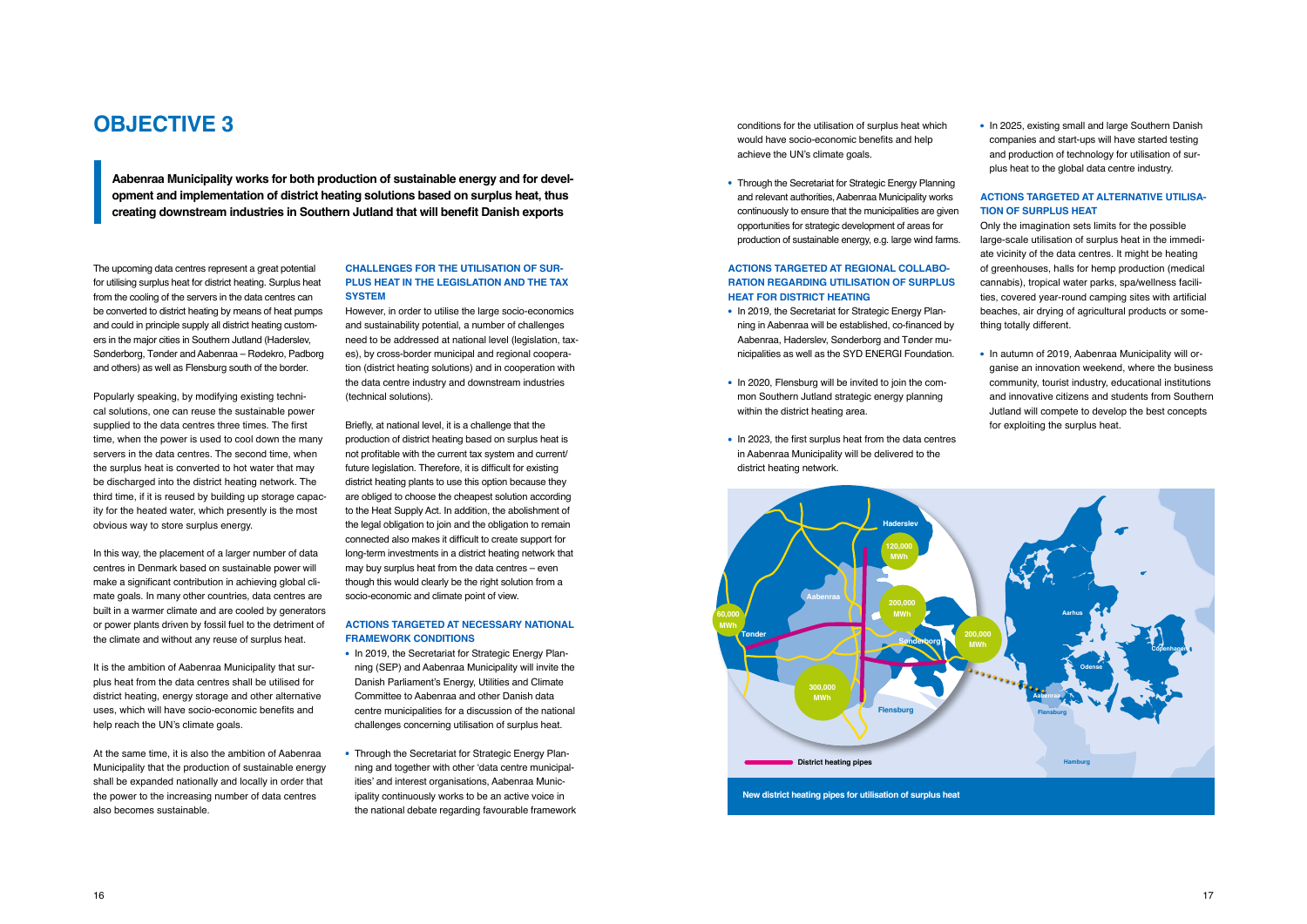In connection with construction and operation of large companies such as hyperscale data centres and their suppliers and service providers, there will be a num ber of new educational demands locally in Aabenraa Municipality. These will cover everything from short courses for skills upgrading to additional craftsmen training programmes and from further education for up coming technicians in the data centre industry to study programmes for the service industry.

Skilled construction workers such as carpenters, bricklayers, painters, structurers, HVAC technicians, construction technicians etc. are all trained in Aabenraa Municipality. However, it is expected that there will be a need for additional study programmes and further edu cation within electrical installation and HVAC (Heating, Ventilation and Air Conditioning). Here, the need is ex pected to grow for both the construction and the opera tion of the data centres. A large number of electricians will thus be employed both during the construction phase and later during the operation period. Therefore, data centre employees constitute a significant recruit ment basis for short further study programmes.

#### **ACTIONS TARGETED AT RECRUITMENT AND SKILLS DEVELOPMENT FOR THE CONSTRUC - TION PHASE**

- In early 2019, Business Aabenraa and Job Centre Aabenraa will establish a task force to assist the main contractor and the subcontractors at the con struction site in Kassø with recruitment/upgrading of employees during the construction period.
- Starting in 2019, Aabenraa Municipality's employ ment plan must support the actions of the Data Centre Strategy in order to facilitate the recruitment of employees.

#### **ACTIONS TARGETED AT ATTRACTING VOCATIONAL EDUCATION PROGRAMMES TO AABENRAA MUNICIPALITY**

• In 2019, more vocational education programmes and short higher study programmes have been attracted to Aabenraa Municipality within electronics and HVAC.

• In 2022, the first electricians, HVAC and automation technicians will be trained in Aabenraa.

#### **ACTIONS TARGETED AT FURTHER DEVELOPMENT OF EDUCATION PROGRAMMES, LOCALLY AND REGIONALLY**

- In 2019, Aabenraa Municipality will cooperate with the existing educational institutions on expansion of the education portfolio, including continuing education of manpower for the operation of the data centres, especially within the craftsmen programmes.
- In 2019, a strategic co-operation will be initiated with institutions north and south of the border, e.g. Odense, Sønderborg, Flensburg or Lübeck, aimed at strengthening the medium-term programmes within IT and automation. In 2021, courses and/or programmes will be established in Aabenraa within the same areas in cooperation with established institutions in the Border Region.
- By 2020, the possibility of attracting courses or establishing cooperation with institutions offering user-financed specialisation and continuing educa tion courses in data centre operation will have been examined.
- In 2020, Aabenraa Municipality will invite the data centres to a dialogue about educational cooperation and the proposal to provide participating educational institutions with the label 'Southern Denmark Data Centre Education and Training Centre'.
- We shall continue to support the educational institu tions in Aabenraa Municipality and monitor the need for new education tracks on an ongoing basis for the benefit of both construction and operation of the data centres, and also for the subcontractors and the service industry.





# **OBJECTIVE 4**

**Aabenraa Municipality wishes to attract vocational education programmes that reflect the needs of the data centres and downstream industries**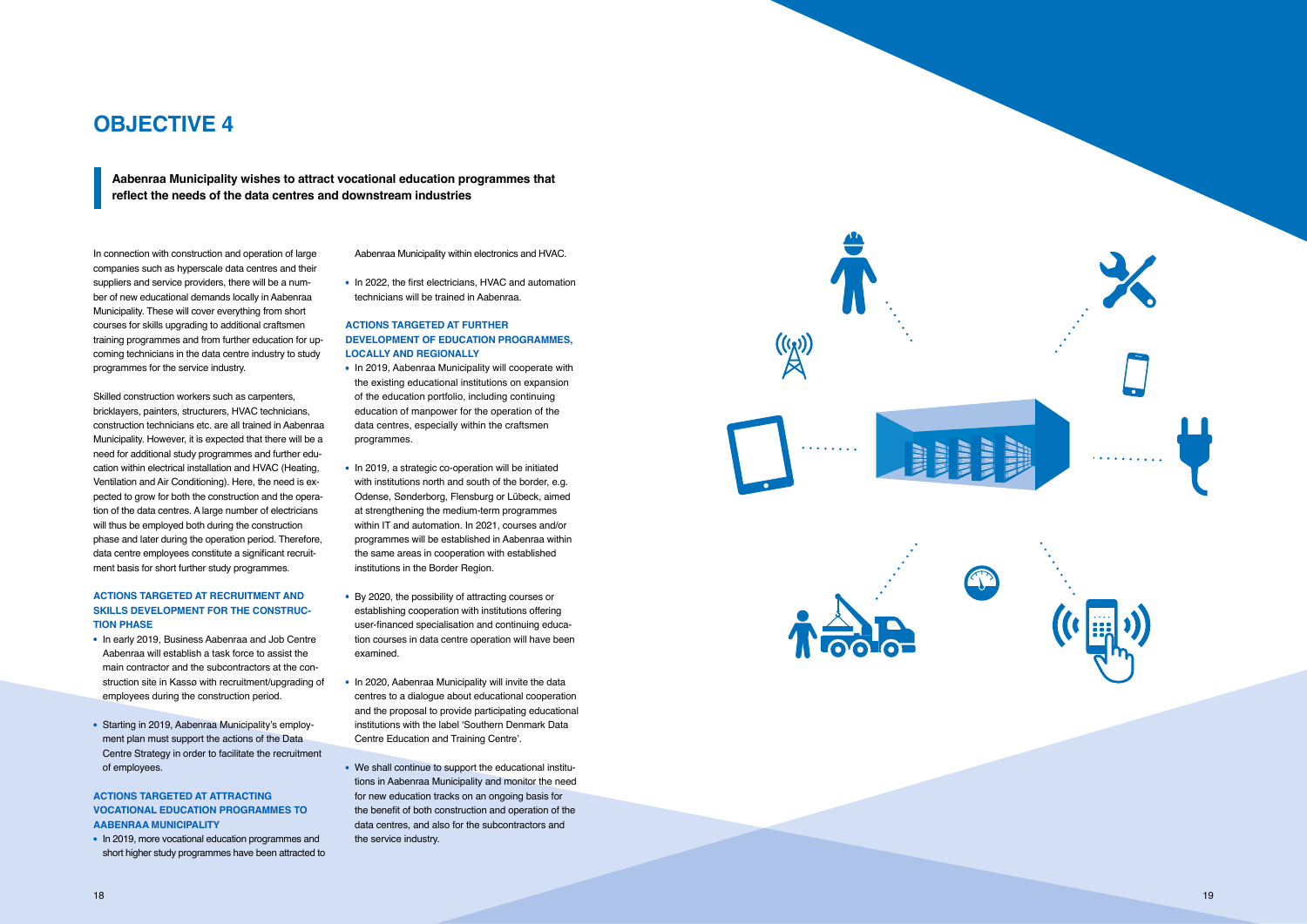#### **ACTIONS TARGETED AT THE RETENTION PHASE**

- In 2019, welcome meetings for newcomers will be expanded to include English and German, as needed, targeted at the most obvious settlement candidates among managers and construction workers during the construction period.
- In 2019, the municipal retention activities will be expanded on the social media, in English and German.
- In 2020, International Community Aabenraa will be set up, a network targeted at foreign newcomers and aimed at improving the reception, integration and retention of the newcomers.

#### **ACTIONS TARGETED AT DAY CARE AND EDUCATION OFFERS IN ENGLISH**

Day care and school offers in English and German are considered to be crucial for attraction, reception and retention of the important foreign labour force. This applies to managers, technicians as well as construction workers during the construction and the operation period, and it applies to both data centres and Aabenraa Municipality's other companies which employ foreign manpower.

• In 2019, the interest among the companies in Aabenraa Municipality will be explored with respect to the establishment of an independent international primary school.

• In 2019, the possibility of establishing an education offer in English in existing independent schools or private schools in Aabenraa Municipality will be explored.

The offers are directed at Danish as well as foreign families with focus on an international future for their children and at families which have previously lived abroad. By the time the first data centre is commissioned, expectedly in 2021, it is the ambition of Aabenraa Municipality to have an English education offer at primary school level. At the same time, it is the ambition that Aabenraa Municipality will be offering English-language day care.



• In 2019, Aabenraa Municipality will facilitate a debate among the various types of youth education concerning the establishment of education offers in English.



Aabenraa Municipality is already home to the German minority's German-language day care and education offers, including a number of preschool and primary school programmes distributed throughout the municipality as well as a German upper secondary school for the entire Southern Jutland, located in Aabenraa city.

• In 2019, the possibilities for establishing an English-language room in an existing day care centre will be explored.

- In 2019, a special settlement package will be ready in English and German for potential newcomers to Aabenraa Municipality.
- Starting in 2019, a separate branding effort will be made to attract manpower for the data centre construction in Aabenraa Municipality, as needed.

• In 2019, the possibility of establishing a free municipality experiment with an English class in an existing primary school will be explored.

The data centres will trigger further growth and activity if Aabenraa Municipality succeeds in attracting and retaining some of the many managers, technicians and construction workers who will build and operate data centres in Aabenraa Municipality, hopefully for a very long time.

**Managers and specialised technicians** will come from the data centre companies' own staff, from contractors and consulting firms, and from subcontractors who work for the data centre companies. A number of these managers are expected to be recruited abroad and may be considering a move to Denmark with spouses and children. It is thus relevant with a settlement initiative in Aabenraa Municipality.

**Technicians and construction workers** make up the largest number of employees, and about half of them are expected to be foreign workers from Germany, Eastern and Southern Europe and Ireland. An estimated 10-20 per cent of the technicians and construction workers could be a target group in connection with a settlement initiative.

Aabenraa Municipality is already working with three phases/strategic focus areas of the settlement initiative in order to attract more citizens to the municipality, namely the attraction, reception and retention phases.

#### **ACTIONS TARGETED AT THE ATTRACTION PHASE, INCLUDING RECRUITMENT ASSISTANCE TO THE DATA CENTRE CONSTRUCTION**

• At the beginning of 2019, Job Centre Aabenraa will appoint a data centre case manager who will assist Apple's contractors and subcontractors, if there is a need for recruitment and upgrading.

#### **ACTIONS TARGETED AT THE RECEPTION PHASE**

- At the beginning of 2019, welcome packages in English and German will be developed, targeted at the 10-20 per cent among the international managers, technicians and construction workers who have settlement potential.
- At the beginning of 2019, the settlement and regulatory information on Aabenraa Municipality's English and German websites will be expanded and targeted at foreign settlement.
- In 2019, there will be welcome and network meetings in English and German for foreign newcomers.
- In 2019, data centre companies and relevant public authorities will receive offers comprising weekly visits by a mobile office or a permanent site hut, with participation of e.g. the Citizen Service Centre, SKAT (tax authorities), the State Administration, Job Centre, Info Centre Padborg, thus facilitating a smooth reception of newcomers.
- Starting in 2019, obvious settlement candidates among managers, technicians and construction workers will be identified who – as a point of departure – will only stay in Aabenraa Municipality on a temporary basis. These persons will be offered a personal welcome meeting and expanded packages and events.

## **OBJECTIVE 5**

**Aabenraa Municipality wishes to attract and retain managers, technicians and construction workers who will accompany the construction and operation of the data centres**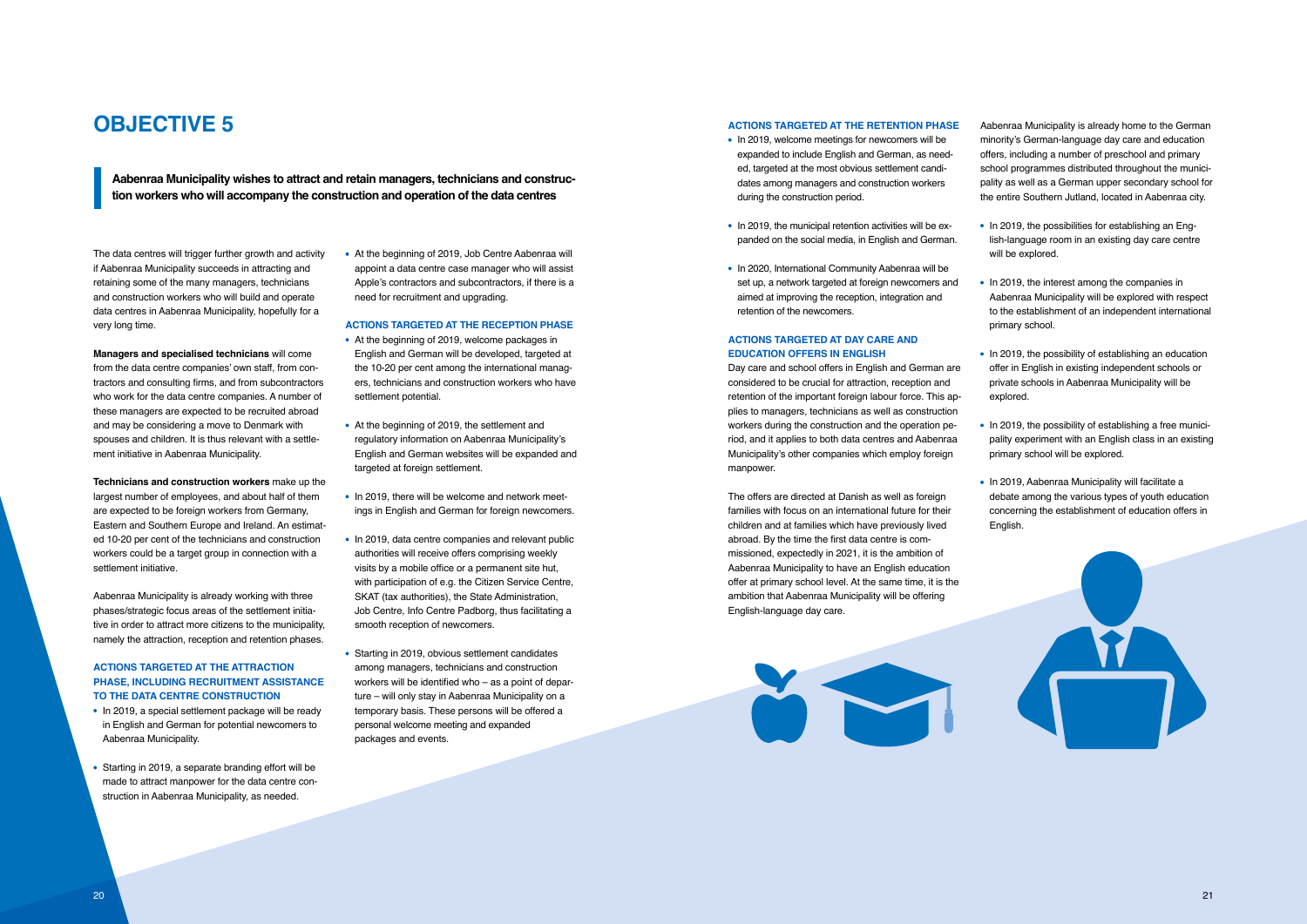Both Apple and Google develop and sell hardware in the form of mobile phones, tablets and computers as well as software and apps, which virtually all Danes use to some extent almost daily. Their products are widely used at all levels of the healthcare sector and the educational system. It is therefore natural to think about local cooperation opportunities with the data centre companies. The ideas in this respect range from hopes of sponsorship agreements, donations of IT equipment to collaboration on coding in the public schools etc.

It is expected that Apple and later Google will also be interested in local collaboration in Aabenraa Municipality, e.g. in the form of the so-called Community Outreach projects, where the companies do just that - reach out in an effort to play an active role in the local community that they have become part of.

Aabenraa Municipality expects that the best opportunities for extensive cooperation opportunities with data centre companies lie within digitalisation and education as well as welfare technology - two areas where Aabenraa Municipality is actively investing and has good competences.

At the same time, it is important that Aabenraa Municipalities' initiatives to collaborate with the data centre companies are prioritised and well thought through, ensuring that both parties' interests are taken into account.

#### **ACTIONS TARGETED AT COLLABORATIONS ABOUT DIGITALISATION THROUGH THE DATA CENTRES' COMMUNITY OUTREACH PROJECTS**

- 2019 will see the development of a catalogue of proposals for Apple and Google with focus on IT & Digitalisation in the public schools and Digital Health and Welfare Technology. All of the municipality's administrations are included in the development of ideas for the catalogue.
- In 2021, the first partnership will be entered into regarding education-related digitalisation in the public schools in Aabenraa Municipality.
- 2022 will see the signing of the first partnership regarding development and testing of welfare technology, including data centre companies, health institutions and Aabenraa Municipality.
- In 2022, all public primary schools and secondary education schools will have had an opportunity to strengthen digital competences among children and young people, including hacker courses, coding and special theme courses about data, e.g. through courses for math teachers, through collaboration with players within the data centre industry or club cooperation such as Coding Pirates.





# **OBJECTIVE 6**

**Aabenraa Municipality wishes to establish long-term development collaboration with the IT companies behind the data centres within digitalisation and education as well as welfare technology for the benefits of citizens and companies**

> **Publisher: Aabenraa Municipality Skelbækvej 2 DK-6200 Aabenraa www.aabenraa.dk**

**Editing, design and layout: City Council and Management Secretariat byradssekretariat@aabenraa.dk**

> **Design: tegnerum.dk**

**A digital version of the publication is available at aabenraa.dk**